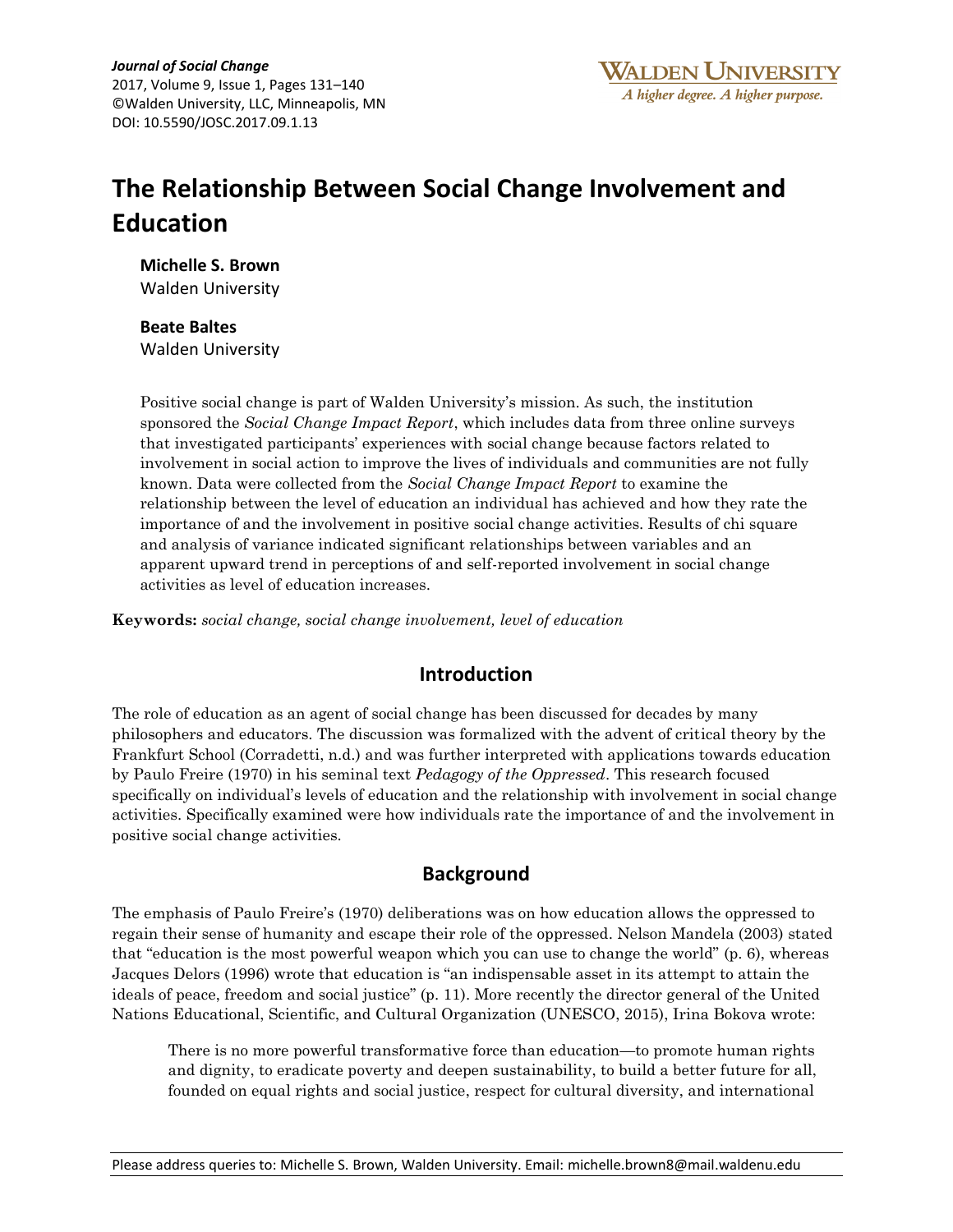solidarity and shared responsibility, all of which are fundamental aspects of our common humanity. (p. 4)

There is consensus among leaders that education promotes not only the quality of life but also social equity. However, education might not only be the outcome of social change but might also be the reason for social change. Education makes a person aware of the social inequities and inequalities, most likely creating a desire for social change that might not have existed before the educational endeavor. With the knowledge of inequities and social ills as well as the desire to change the status quo, it can be assumed that a person is much more likely to attempt to change that status quo. Nevertheless, social change does not mean a drastic or immediate departure from the status quo. Merrill and Eldredge (1952) proposed that "social change means that large number of persons are engaging in activities that differ from those which they or their immediate forefathers engaged in some time before" (p. 512), which makes social change a phenomenon that can happen at any time at any place.

Walden University's mission of social change encourages all members of the academic community to strive for positive social change. For example, the Richard W. Riley College of Education and Leadership (Walden University, Riley College of Education, 2017, Our Mission section, para. 1) prepares its students to "inspire, influence, and impact their diverse communities by helping to meet the challenges and opportunities of education worldwide", the School of Public Policy and Administration (Walden University, School of Public Policy and Administration, 2017) teaches its students about democratic processes to eventually work toward positive social change, and the School of Nursing (Walden University, School of Nursing, 2017) trains its nursing professionals in nursing knowledge in order to transform society. The Walden University academic community celebrates everybody's accomplishments and supports efforts with recognition, encouragement, and even financial resources. The combined accomplishment of Walden University students, staff, and faculty is impressive. To understand such combined social change accomplishments by its students and faculty, all having or pursuing advanced degrees, Walden University collected data on Americans' perceptions of and self-reported involvement in social change activities to learn if the level of involvement differs by educational level. In other words, as much as education is considered essential for positive social change, it is not sufficiently established if the level of education, reaching from grade school to doctoral degrees, is associated with the level of importance that individuals assign to involvement in positive social change as well as their actual involvement in social change activities.

The possible transformations that can occur through education are many, but positive social change is a commonly cited ideal. As noted in the publication *Rethinking Education: Towards a Global Common Good?* (UNESCO, 2015), the authors noted that,

There is no more powerful transformative force than education—to promote human rights and dignity, to eradicate poverty and deepen sustainability, to build a better future for all, founded on equal rights and social justice, respect for cultural diversity, and international solidarity and shared responsibility, all of which are fundamental aspects of our common humanity. (p. 4)

Viewing education through this lens established the basis for this study.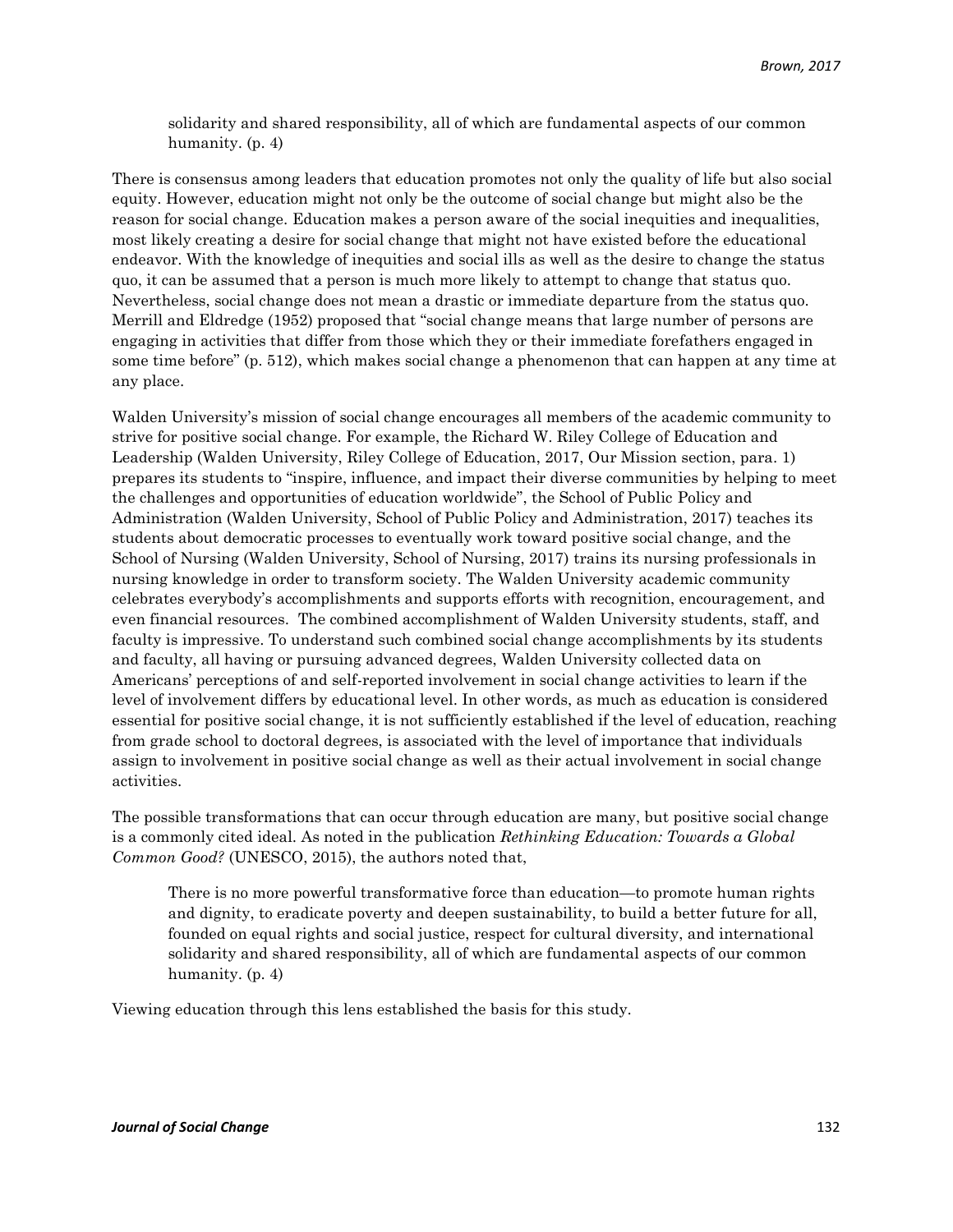# **Purpose of the Study**

The purpose of this study was to explore the relationship between the level of education an individual has achieved and how they rate the importance of and involvement in positive social change activities. Using data from Walden University's (2011) *Social Change Impact Report* (SCIR), Americans' perceptions of and self-reported involvement in social change activities were examined by their level of education. The 2011 SCIR was examined for the survey items that measured the (a) highest level of education completed, (b) importance of involvement in social change, and (c) level of involvement in social change activities in the past 12 months. The research questions guiding this investigation were

*Research Question 1:* What is the relationship between the level of importance individuals assign to involvement in positive social change and their level of education?

*Research Question 2:* What is the relationship between participants' social change involvement score and their level of education?

## **Method and Procedures**

#### **Instrumentation**

The SCIR Dataset is a Walden-owned database of research results generated from three online surveys about social change that were conducted by Harris Interactive on behalf of Walden University in 2011 and 2012. The surveys investigate U.S. and international participants' views on and experiences with positive social change and/or social action—more specifically, involvement in activities that make improvements in the lives of individuals and communities both locally and around the world. The 2011 SCIR was examined for the following survey items:

- Q437: What is the highest level of education you have completed or the highest degree you have received? (scale)
- Q700: How important is it to you personally to be involved in positive social change? (scale)
- Q731: Social Change Involvement Score (composite score of 13 items): During the past 12 months, how often have you done each of the following activities to engage in positive social change?
	- o Educated others about a cause or issue
	- o Participated in volunteer work or service
	- o Expressed an opinion on a positive social change issue by writing an email or letter to the editor of a newspaper or magazine, or calling a live radio or TV show
	- o Expressed an opinion on a positive social change issue by posting a comment on a blog or other website
	- o Wrote to or called any politician at the local, state or federal level
	- o Attended a political rally, speech or protest of any kind
	- o Signed an online or written petition
	- o Donated money, goods, or services
	- $\circ$  Joined or created a group on a social networking site (e.g., Facebook, Twitter, LinkedIn, Jumo, etc.) that was dedicated to a positive social change issue
	- o Fundraised for a cause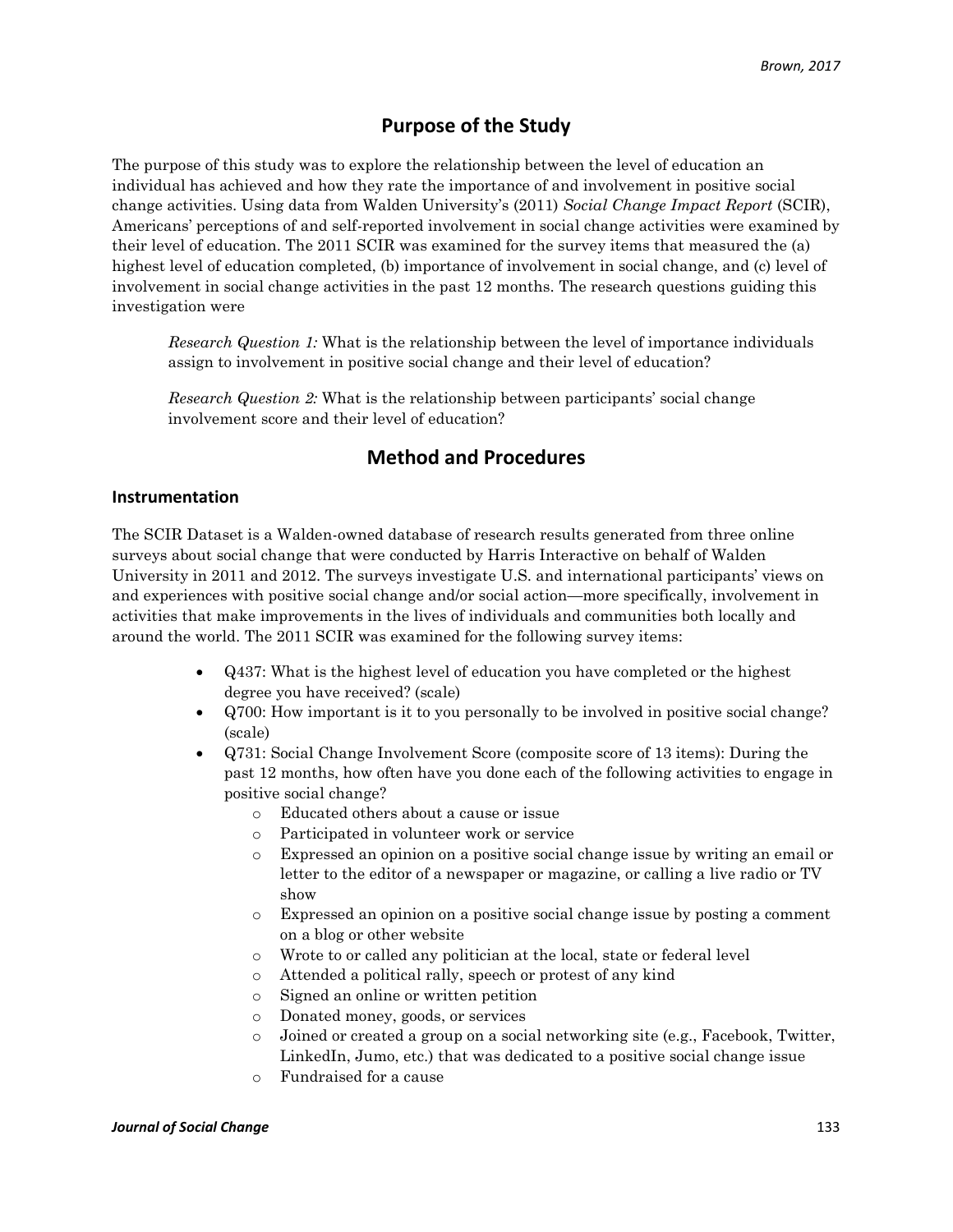- o Organized or united friends or neighbors to work together for a particular cause or issue
- o Texted to make donations, voted, organized a demonstration, etc., related to a specific cause or issue
- Provided leadership skills to a cause or organization related to positive social change (e.g., serving on a board or committee, etc.)

#### **Study Participants**

The survey for the SCIR was conducted online within the United States by Harris Interactive on behalf of Walden University between March 16th and March 24th, 2011. Surveys were conducted among 2,148 U.S. residents of the age 18 or older. Data were weighted to be representative of the U.S. general population using targets obtained from the U.S. Census. Figures for age, sex, race/ethnicity, education, region and household income were weighted where necessary to bring them into line with their actual proportions in the population.

#### **Study Design and Data Analysis**

To examine the association between the level of importance individuals assign to involvement in positive social change and their level of education, and level of education and positive social change activity, a descriptive comparative design was used. The independent variable for both analyses was the respondent's level of education and was Q437 in the data file. The original response categories included 14 levels, as presented in Table 1.

|                                       |           |           | Valid     | Cumulative |
|---------------------------------------|-----------|-----------|-----------|------------|
| Level of Education                    | Frequency | Percent   | Percent   | Percent    |
| Less than high school                 | 19        | .9        | .9        | .9         |
| Completed some high school            | 82        | 3.8       | 3.8       | 4.7        |
| Completed high school                 | 488       | 22.7      | 22.7      | 27.4       |
| Completed some college                | 566       | 26.4      | 26.4      | 53.8       |
| Completed College                     | 457       | 21.3      | 21.3      | 75.1       |
| Completed some graduate school        | 95        | 4.4       | 4.4       | 79.5       |
| Completed graduate school             | 105       | 4.9       | 4.9       | 84.4       |
| Associate Degree                      | 202       | 9.4       | 9.4       | 93.8       |
| MA, MS, MFA                           | 57        | 2.6       | 2.6       | 96.4       |
| <b>MBA</b>                            | 23        | 1.1       | 1.1       | 97.5       |
| PhD, PsyD, or other academic          | 20        | .9        | .9        | 98.4       |
| doctorate                             |           |           |           |            |
| JD.                                   | 6         | .3        | $\cdot$ 3 | 98.7       |
| MD                                    | 8         | $\cdot$ 4 | $\cdot$ 4 | 99.1       |
| Other graduate or professional degree | 20        | .9        | .9        | 100.0      |
| Total                                 | 2148      | 100.0     | 100.0     |            |

**Table 1.** *Frequencies for Original Q437: What Is the Highest Level of Education You Have Completed or the Highest Degree You Have Received?*

For analysis, the education variable was recoded into a factor with five levels—high school or less, some college, associate's degree, college degree/some grad school, masters or doctorate. Table 2 presents the frequencies of responses for the recoded highest level of education variable. The recoded, five-level factor was utilized as the independent variable for both analyses.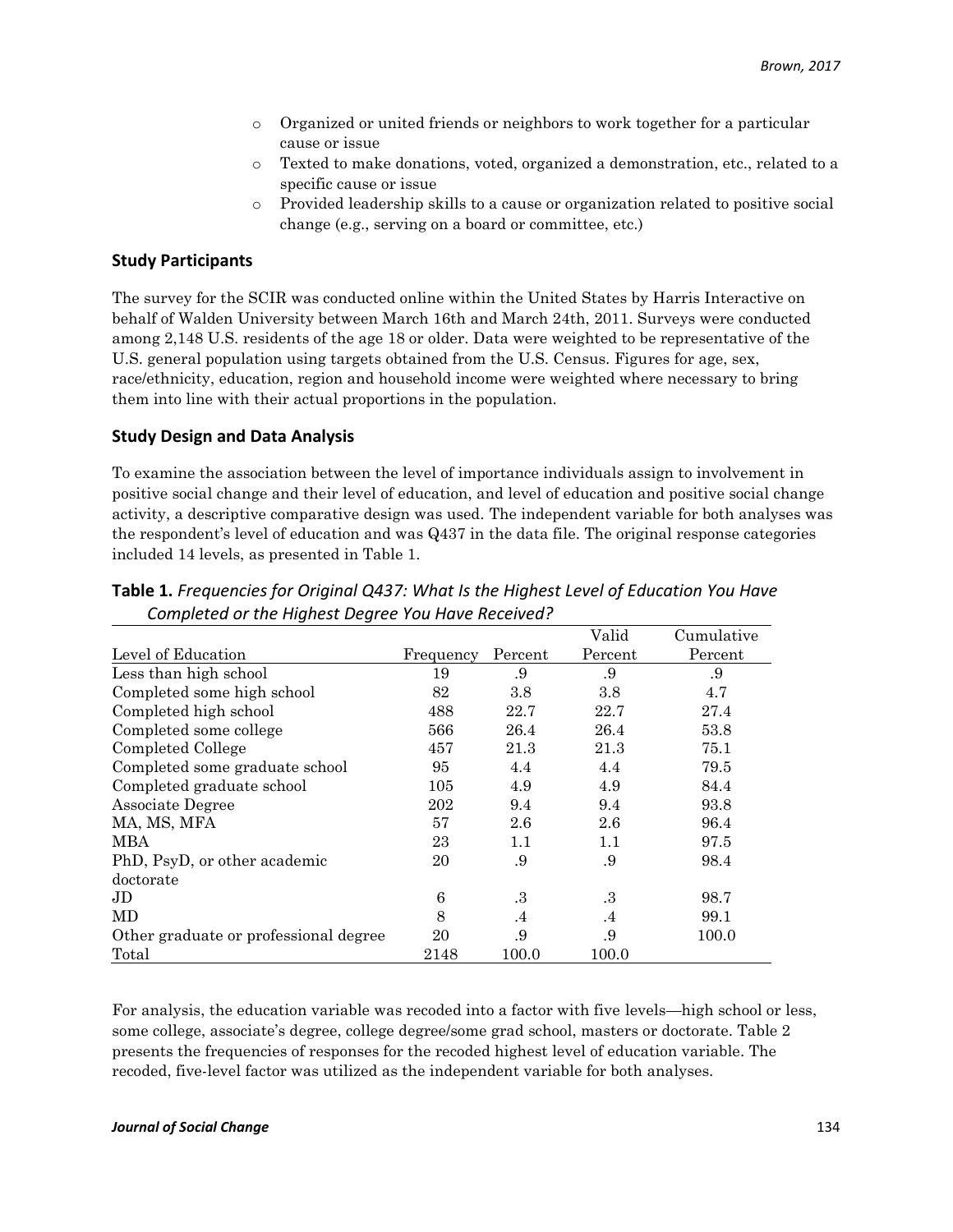|                                 |           |         | Valid   | Cumulative |
|---------------------------------|-----------|---------|---------|------------|
| Level of Education              | Frequency | Percent | Percent | Percent    |
| High school or less             | 589       | 27.4    | 27.4    | 27.4       |
| Some college                    | 566       | 26.4    | 26.4    | 53.8       |
| Associates degree               | 202       | 9.4     | 9.4     | 63.2       |
| College degree/some grad school | 552       | 25.7    | 25.7    | 88.9       |
| Masters or doctorate            | 239       | 11.1    | 11.1    | 100.0      |
| Total                           | 2148      | 100.0   | 100.0   |            |

**Table 2.** *Frequencies for Recoded Q437: What Is the Highest Level of Education You Have Completed or the Highest Degree You Have Received?*

The dependent variable for the first analysis was the level of importance individuals assign to their personal involvement in positive social change. Table 3 presents the frequencies and percentages of response for this variable.

**Table 3.** *Frequencies for Q700: How Important Is It to You Personally to Be Involved in Positive Social Change?*

|                      |           |         |               | Cumulative |
|----------------------|-----------|---------|---------------|------------|
| Level of Importance  | Frequency | Percent | Valid Percent | Percent    |
| Not at all important | 90        | 4.2     | 4.2           | 4.2        |
| Not too important    | 395       | 18.4    | 18.4          | 22.6       |
| Somewhat important   | 1068      | 49.7    | 49.7          | 72.3       |
| Very important       | 596       | 27.7    | 27.7          | 100.0      |
| Total                | 2148      | 100.0   | 100.0         |            |

The dependent variable for the second analysis was a composite score comprised of the 13 items measuring social change activity engagement. Total composite scores ranged from 13 to 65 and the mean score for the sample of respondents was  $M = 27.62$  ( $SD = 10.75$ ). Descriptive statistics for the dependent variable by level of education are presented in Table 4.

| Level of Education              | М     | SD     |       |
|---------------------------------|-------|--------|-------|
| High school or less             | 23.56 | 9.378  | 590   |
| Some college                    | 28.30 | 10.352 | 582   |
| Associates degree               | 26.93 | 10.897 | 196   |
| College degree/some grad school | 29.88 | 10.730 | 533   |
| Masters or doctorate            | 32.25 | 11.620 | 202   |
| Total                           | 27.62 | 10.746 | 2,103 |

**Table 4.** *Mean Social Change Involvement Score by Level of Education*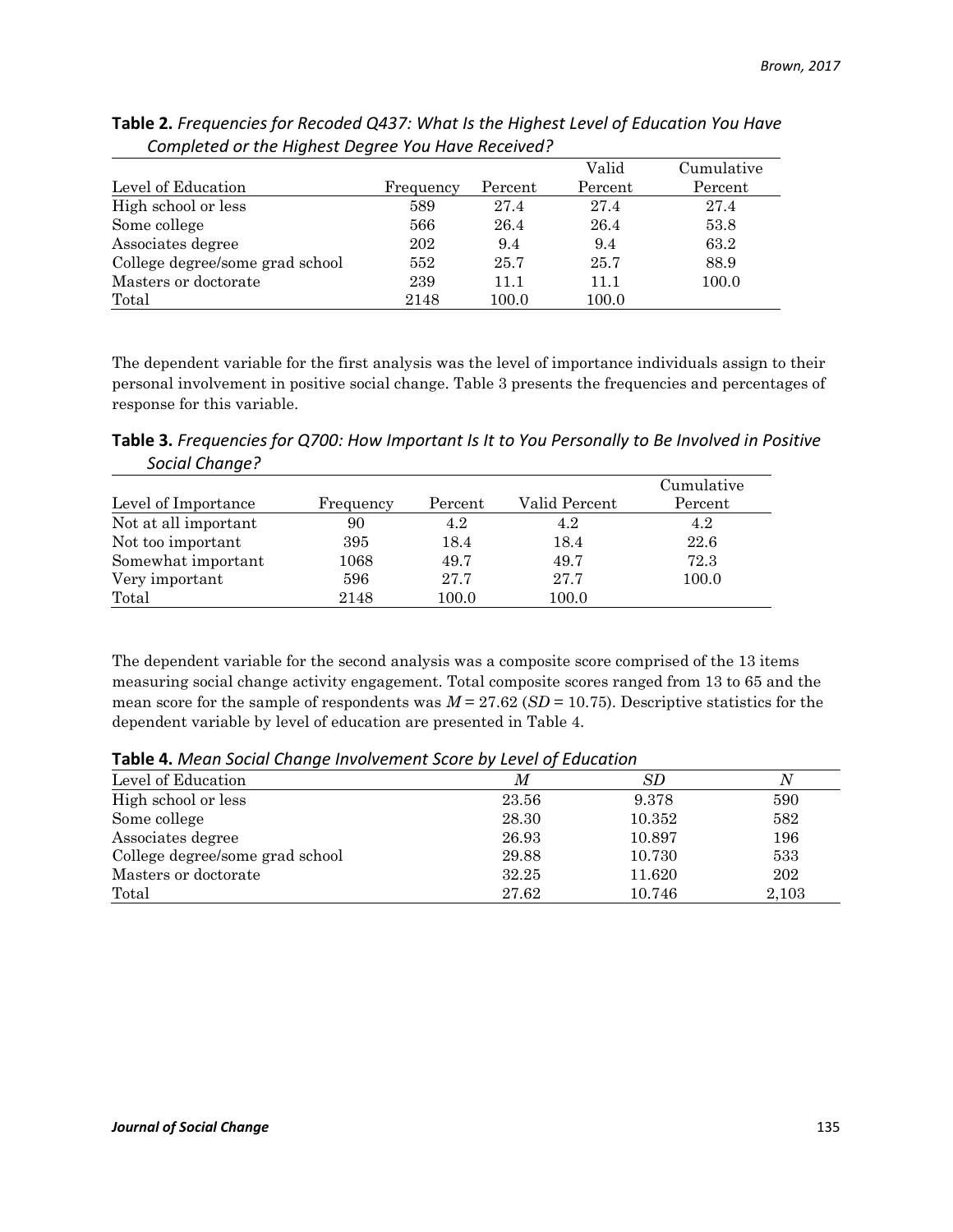### **Results**

To examine the association between the level of importance individuals assign to involvement in positive social change and their level of education, a  $4 \times 5$  cross-tabulation with chi square analysis was conducted. Based on the results, there is a statistically significant association between the importance one gives to involvement in positive social change and their level of education, Pearson  $\chi^2(12, N=2,146) = 88.61, p < .001$ , Cramer's  $V = .117$ . As represented in Table 5, the proportions of each level of education group who reported involvement in positive social change as either somewhat or very important were .70, .79, .69, .81, and .89, respectively. It appears as level of education increases, the importance given to personal involvement in positive social change also increases; however, the level of education group representing associates degrees appeared to not follow the pattern and tended to view personal involvement as less important.

|                                | Level of Education |         |                |             |            |        |
|--------------------------------|--------------------|---------|----------------|-------------|------------|--------|
|                                | College            |         |                |             |            |        |
|                                | High School        | Some    | Associates     | Degree/Some | Masters or |        |
| Level of Importance            | or Less            | College | Degree         | Grad School | Doctorate  | Total  |
| Not at all important           |                    |         |                |             |            |        |
| $\boldsymbol{n}$               | 39                 | 15      | $\overline{7}$ | 25          | 3          | 890    |
| % Within level of<br>education | 6.6%               | 2.7%    | 3.5%           | 4.5%        | 1.3%       | 4.1%   |
| % of Total                     | 1.8%               | 0.7%    | 0.3%           | 1.2%        | 0.1%       | 4.1%   |
| Not too important              |                    |         |                |             |            |        |
| $\boldsymbol{n}$               | 136                | 101     | 55             | 79          | 24         | 395    |
| % Within level of              | 23.1%              | 17.9%   | 27.2%          | 14.3%       | 10.0%      | 18.4%  |
| education                      |                    |         |                |             |            |        |
| % of Total                     | 6.3%               | 4.7%    | 2.6%           | 3.7%        | 1.1%       | 18.4%  |
| Somewhat important             |                    |         |                |             |            |        |
| $\boldsymbol{n}$               | 303                | 294     | 93             | 263         | 114        | 1067   |
| % Within level of              | 51.4%              | 52.0%   | 46.0%          | 47.7%       | 47.7%      | 49.7%  |
| education                      |                    |         |                |             |            |        |
| % of Total                     | 14.1%              | 13.7%   | 4.3%           | 12.3%       | 5.3%       | 49.7%  |
| Very important                 |                    |         |                |             |            |        |
| n                              | 111                | 155     | 47             | 184         | 98         | 595    |
| % Within level of              | 18.8%              | 27.4%   | 23.3%          | 33.4%       | 41.0%      | 27.7%  |
| education                      |                    |         |                |             |            |        |
| % of Total                     | 5.2%               | 7.2%    | 2.2%           | 8.6%        | 4.6%       | 27.7%  |
| Total                          |                    |         |                |             |            |        |
| $\boldsymbol{n}$               | 589                | 565     | 202            | 551         | 239        | 2146   |
| % Within level of<br>education | 100.0%             | 100.0%  | 100.0%         | 100.0%      | 100.0%     | 100.0% |
| % of Total                     | 27.4%              | 26.3%   | 9.4%           | 25.7%       | 11.1%      | 100.0% |

**Table 5.** *Q700: How Important Is It to You Personally to Be Involved in Positive Social Change? By Level of Education Cross-Tabulation Results*

To examine the relationship between the reported level of social change involvement of individuals within the past 12 months (social change involvement score) and their level of education, a one-way analysis of variance was conducted with level of education as the independent variable and the social change involvement scores as the numeric dependent variable. The analysis of variance was

#### *Journal of Social Change* 136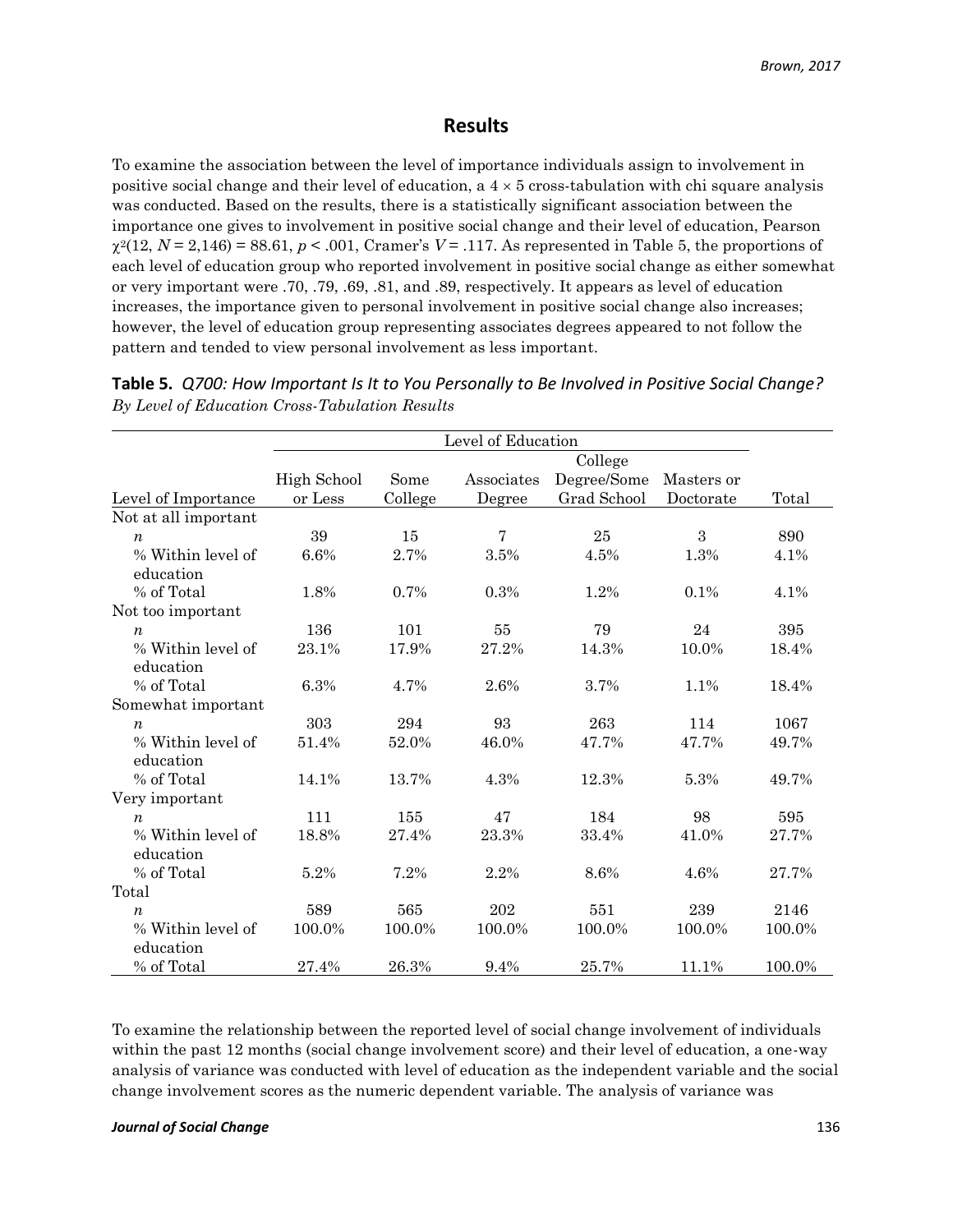significant,  $F(4, 2098) = 39.81$ ,  $p < .001$  (Table 6). The strength of the relationship between level of education and the social change involvement scores, as assessed by  $\eta^2$ , was moderate, with the education factor accounting for 7% of the variance of the dependent variable.

|                                         | Type III Sum of         |       |              |            |      |                  |
|-----------------------------------------|-------------------------|-------|--------------|------------|------|------------------|
| Source                                  | Squares                 | df    | Mean Square  | F          |      | $\eta_{\rm p}^2$ |
| Corrected model                         | 17,122.782 <sup>a</sup> | 4     | 4,280.696    | 39.809     | .000 | .071             |
| Intercept                               | 1,294,443.093           |       | 1294,443.093 | 12,037.879 | .000 | .852             |
| Level of education                      | 17, 122. 782            | 4     | 4,280.696    | 39.809     | .000 | .071             |
| Error                                   | 225,599.683             | 2,098 | 107.531      |            |      |                  |
| Total                                   | 1,847,255.000           | 2,103 |              |            |      |                  |
| Corrected total                         | 242.722.465             | 2,102 |              |            |      |                  |
| a $R_2 = 0.71$ (adjusted $R_2 = 0.69$ ) |                         |       |              |            |      |                  |

**Table 6.** *Analysis of Variance Results for Differences in Social Change Involvement Score by Education Group*

 $R^2 = 0.071$  (adjusted  $R^2 = 0.069$ ).

Follow-up tests were conducted to evaluate pairwise differences among the group means. Based on the Levene's test of equality of error variances,  $F(4, 2098) = 4.905$ ,  $p < .001$ , the Dunnett's *C* test, a test that does not assume equal variances among the groups, was used.

The means, by level of education group, along with the 95% confidence interval for the means, are presented in Table 7. The results of the Dunnett's *C* post hoc test are presented in Table 8. As presented in these tables, there appears to be a general, upward trend in self-report social change involvement as level of education increases.

The lowest mean social change involvement score was reported for respondents who earned a high school diploma or less  $(M = 25.56)$ . The greatest mean social change involvement score was reported by respondents with a masters or doctorate. Based on the post hoc analysis, the high school group mean was significantly lower than all other groups. The masters/doctorate group mean was significantly higher than all groups mean scores other than those with a college degree. Respondents with some college reported involvement scores significantly greater than those in the high school or less group and significantly lower than those with a masters/doctorate.

| Luucucioni                      |        |      |                         |
|---------------------------------|--------|------|-------------------------|
| Level of Education              | М      | SЕ   | 95% Confidence Interval |
| High school or less             | 23.563 | .427 | [22.725, 24.400]        |
| Some college                    | 28.296 | .430 | [27.453, 29.138]        |
| Associates degree               | 26.934 | .741 | [25.481, 28.386]        |
| College degree/some grad school | 29.878 | .449 | [28.997, 30.759]        |
| Masters or doctorate            | 32.252 | .730 | [30.822, 33.683]        |

**Table 7.** *95% Confidence Interval for Means of Social Change Involvement Score by Level of Education*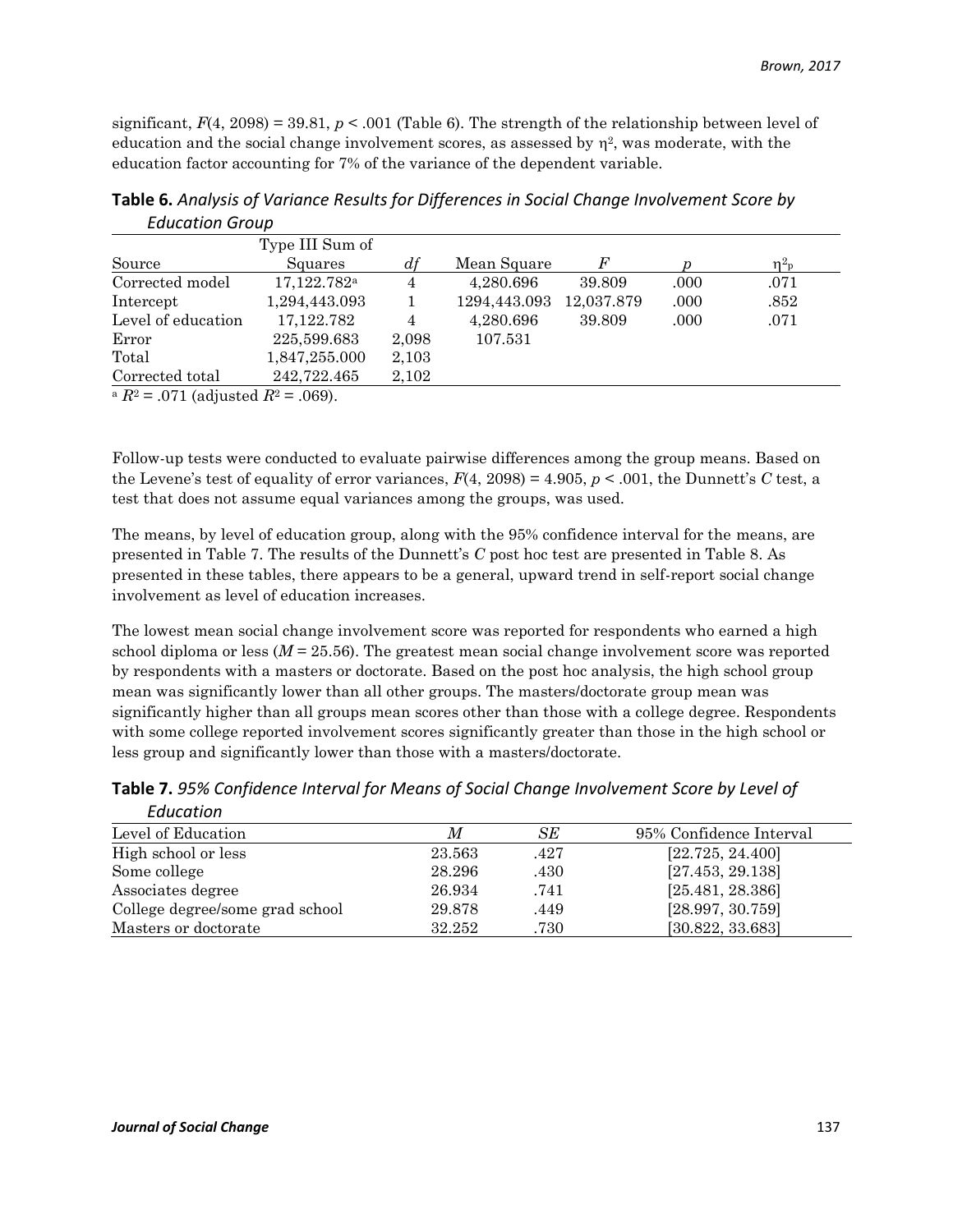|                                     |                                    | $M_{\text{difference}}$ |       | 95% Confidence    |
|-------------------------------------|------------------------------------|-------------------------|-------|-------------------|
| (I) Level of Education              | (J) Level of Education             | $(I-J)$                 | SE    | Interval          |
| High school or less                 | Some college                       | $-4.73*$                | .577  | $[-6.31, -3.15]$  |
|                                     | Associates degree                  | $-3.37*$                | .869  | $[-5.76, -.98]$   |
|                                     | College degree/some grad<br>school | $-6.32*$                | .604  | $[-7.97, -4.66]$  |
|                                     | Masters or doctorate               | $-8.69*$                | .904  | $[-11.18, -6.20]$ |
| Some college                        | High school or less                | $4.73*$                 | .577  | [3.15, 6.31]      |
|                                     | Associates degree                  | 1.36                    | .889  | $[-1.08, 3.81]$   |
|                                     | College degree/some grad<br>school | $-1.58$                 | .633  | $[-3.31, .15]$    |
|                                     | Masters or doctorate               | $-3.96*$                | .923  | $[-6.50, -1.42]$  |
| Associates degree                   | High school or less                | $3.37*$                 | .869  | [.98, 5.76]       |
|                                     | Some college                       | $-1.36$                 | .889  | $[-3.81, 1.08]$   |
|                                     | College degree/some grad<br>school | $-2.94*$                | .907  | $[-5.44, -45]$    |
|                                     | Masters or doctorate               | $-5.32*$                | 1.129 | $[-8.43, -2.21]$  |
|                                     | High school or less                | $6.32*$                 | .604  | [4.66, 7.97]      |
| College degree/<br>some grad school | Some college                       | 1.58                    | .633  | $[-.15, 3.31]$    |
|                                     | Associates degree                  | $2.94*$                 | .907  | [.45, 5.44]       |
|                                     | Masters or doctorate               | $-2.37$                 | .940  | $[-4.96, .21]$    |
| Masters or doctorate                | High school or less                | $8.69*$                 | .904  | [6.20, 11.18]     |
|                                     | Some college                       | $3.96*$                 | .923  | [1.42, 6.50]      |
|                                     | Associates degree                  | $5.32*$                 | 1.129 | [2.21, 8.43]      |
|                                     | College degree/some grad<br>school | 2.37                    | .940  | $[-.21, 4.96]$    |

|                           | Table 8. Dunnett C Post Hoc Test for Mean Differences in Social Change Involvement Score by |
|---------------------------|---------------------------------------------------------------------------------------------|
| Level of Education Groups |                                                                                             |

\* Statistically significant.

### **Discussion**

The number of students in higher education is growing steadily. The National Center for Education Statistics (n.d.) calculated a 17% enrollment increase between 2004 and 2014. In the Digest for Education Statistics, over 20 million students are reported in college for the year 2015 (National Center for Education Statistics, 2016). For the students, an advanced degree can mean higher wages and better health (Schanzenbach, Bauer, & Breitwieser, 2017) and the economy benefits with lower rates of unemployment (Greenstone & Looney, 2011) and increased America's competitiveness (Eberly & Martin, 2012).

Not only is the knowledge and skills of college students important but also their attitude toward their role in society. Ireland's president spoke at the European University Association's annual conference challenging universities to enable their students to develop the intellectual tools that are necessary to, for example, eliminate poverty, resolve climate change and sustainability, and find solutions for conflict and displacements. In short, universities need to educate their students to be

#### *Journal of Social Change* 138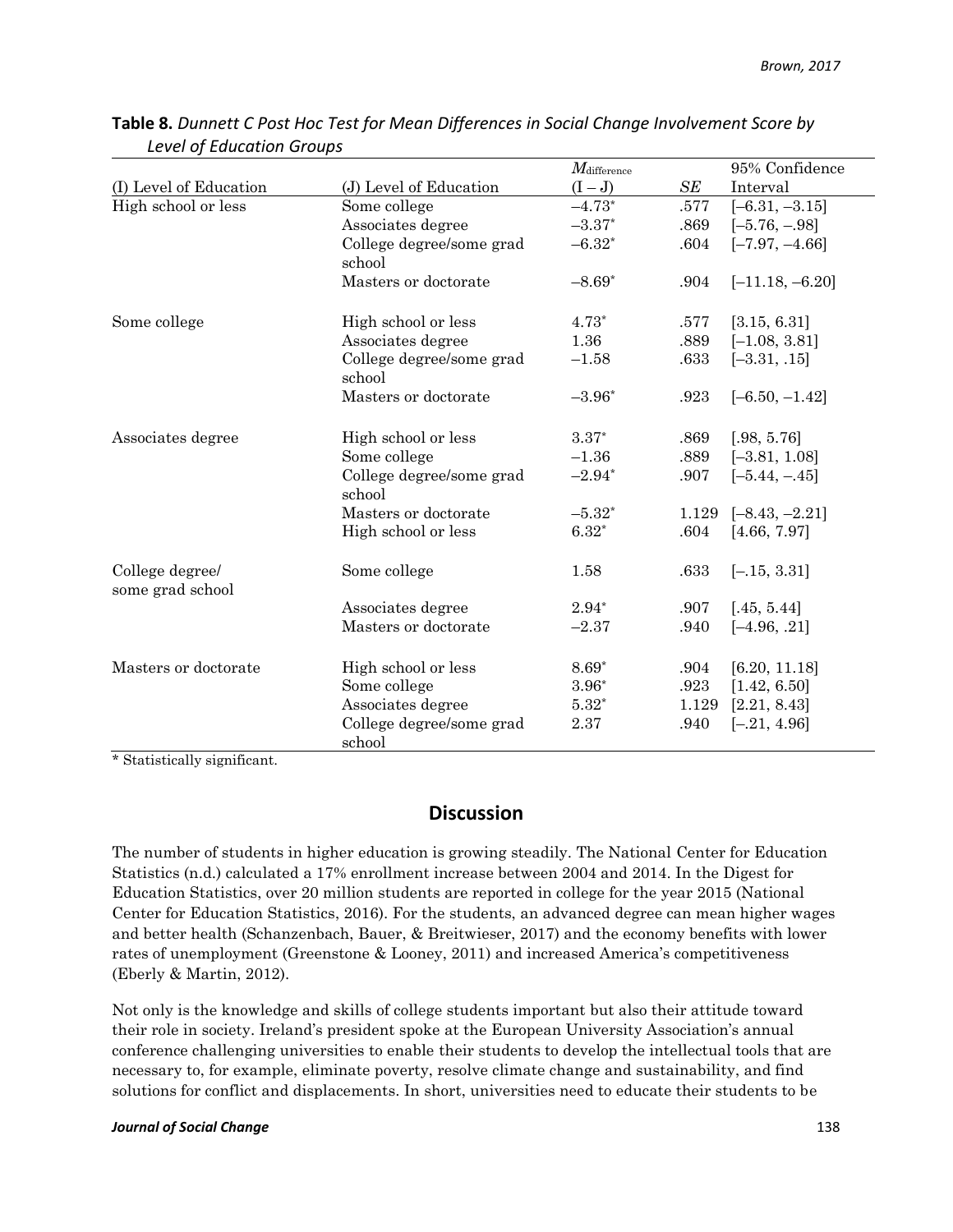active social change agents. And they do. The National Task Force on Civic Learning and Democratic Engagement (2012) reported that 70% of all college students participated in some form of volunteering, community service, or service learning during their time in college. Approximately half of college students indicated on the National Survey of Student Engagement (2010) that they participate in service learning activities as part of their class work.

Walden University's scholar-practitioner model supports the efforts of universities to install social change ideals in students. Students' knowledge and research results are applied to real-world situations, effecting immediate positive social changes in the students' community. Potential dissemination of research results, for example through projects created by the students, are a form of advocacy on behalf of the community that needs to be supported the most (less privileged).

The results of this study demonstrate a significant relationship between degree level, meaning also time spent in education, and the importance they assign to involvement in positive social change as well as their reported level of social change involvement. With the increase in students and the number of students that are pursuing college degrees as well as the efforts by most universities to help students develop an ethical responsibility, it can be assumed that more humans are actively engaged in making the world a better place for all.

It is recommended to further investigate how education might have implications for positive social change. A qualitative investigation of students' experiences in the education process and the connection with their world views and social change action would provide additional depth of findings. In addition, an examination of specific student populations would expand the understanding of the relationship between education and social change work. Continued research in this area would benefit not only the field of education, but the world as well, as increased educational opportunities may promote solidarity and a shared responsibility for sustaining our common humanity.

### **References**

- Corradetti, C. (n.d.). The Frankfurt school and critical theory. *Internet Encyclopedia of Philosophy*. Retrieved from<http://www.iep.dutm.edu/frankfur/>
- Delors, J. (1996*). Learning: The treasure within*. Retrieved from http://unesdoc.unesco.org/images/0010/001095/109590eo.pdf
- Eberly, J., & Martin, C. (2012). The economic case for higher education. Retrieved from <https://www.treasury.gov/connect/blog/Pages/economics-of-higher-education.aspx>
- Freire, P. (1970). Pedagogy of the oppressed. New York NY: Seabury.
- Greenstone, M., & Looney, A. (2011). *The Hamilton project: Have earnings actually declined?*  Retrieved from [http://www.hamiltonproject.org/assets/legacy/files/downloads\\_and\\_links/02\\_jobs\\_earnings.pdf](http://www.hamiltonproject.org/assets/legacy/files/downloads_and_links/02_jobs_earnings.pdf)
- Mandela, N. (2003, July 16). *Lightening your way to a better future* [Speech]. Retrieved from [http://db.nelsonmandela.org/speeches/pub\\_view.asp?pg=item&ItemID=NMS909](http://db.nelsonmandela.org/speeches/pub_view.asp?pg=item&ItemID=NMS909)
- Merrill, F. E., & Eldredge, H. W. (1952). *Culture and society: An introduction to sociology*. Upper Saddle River, NJ: Prentice-Hall.
- National Center for Education Statistics. (n.d.). *Fast facts*. Retrieved from <https://nces.ed.gov/fastfacts/display.asp?id=98>

#### *Journal of Social Change* 139